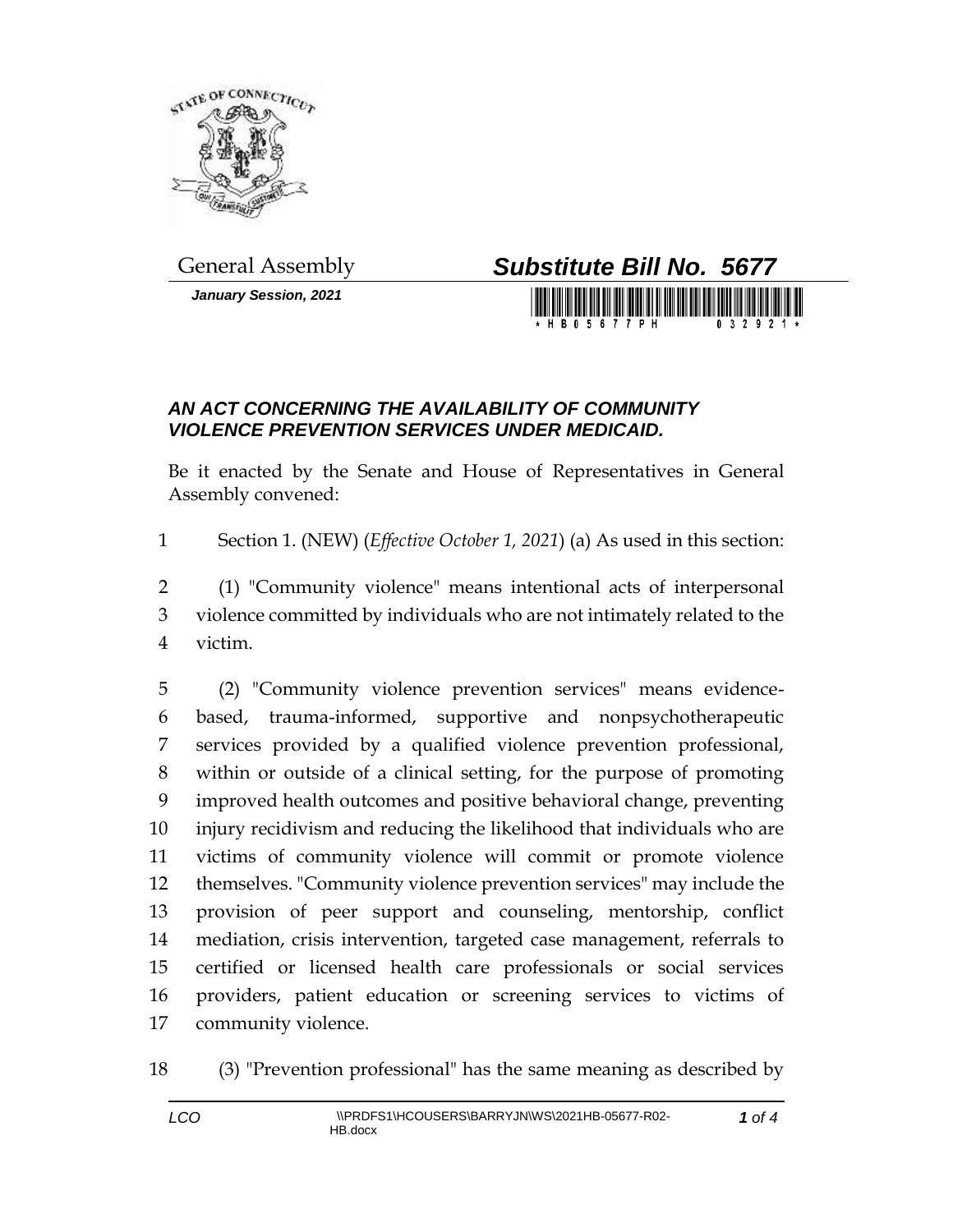the National Uniform Claim Committee (NUCC), or its successor, under NUCC Code Number 405300000X.

 (4) "Qualified violence prevention professional" means a prevention professional who meets all of the conditions specified in subsection (c) of this section.

 (b) (1) On or before July 1, 2022, the Commissioner of Social Services, in consultation with the Commissioner of Public Health, shall amend the Medicaid state plan to make community violence prevention services available, to the extent permitted by federal law, to any Medicaid beneficiary who has: (A) Received medical treatment for an injury sustained as a result of an act of community violence, and (B) been referred by a certified or licensed health care provider or social services provider to receive community violence prevention services from a qualified violence prevention professional, after such provider determines such beneficiary to be at elevated risk of a violent injury or retaliation resulting from another act of community violence.

 (2) The Commissioner of Social Services shall seek any federal approvals necessary to implement this section, including, but not limited to, any state plan amendments or federal waivers by the federal Centers for Medicare and Medicaid Services. This subsection shall be implemented only to the extent that federal financial participation is available, and any necessary federal approvals have been obtained.

 (c) Any prevention professional seeking certification as a qualified violence prevention professional shall:

 (1) Complete at least six months of full-time equivalent experience in providing community violence prevention services through employment, volunteer work or as part of an internship experience;

 (2) Complete an accredited training and certification program for qualified violence prevention professionals, approved in accordance with subsection (d) of this section, or be certified as a violence prevention professional by the Health Alliance for Violence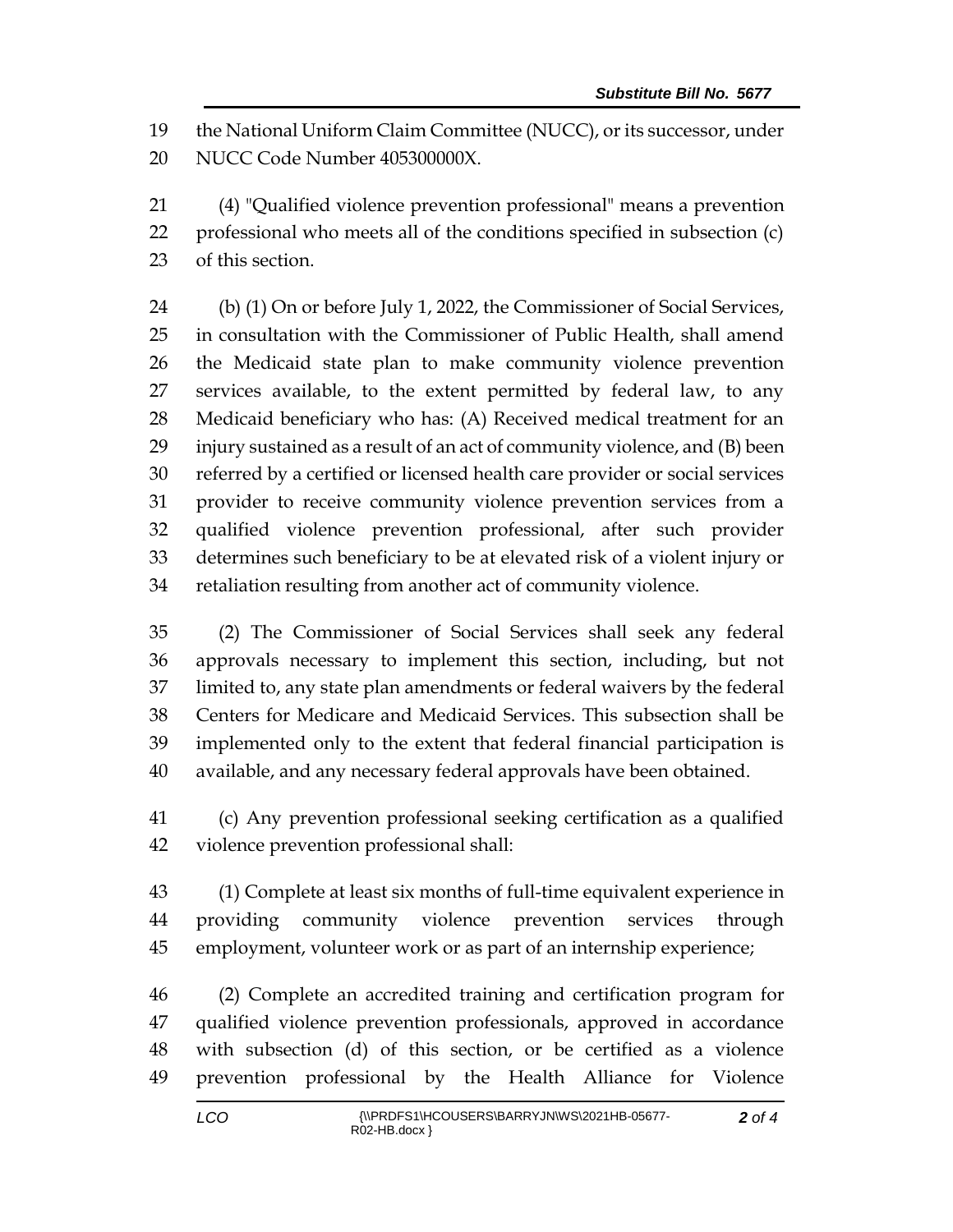Intervention prior to October 1, 2021;

 (3) Complete annually at least four hours of continuing education, offered by the Health Alliance for Violence Intervention or any other provider approved by the Commissioner of Public Health, in the field of community violence prevention services; and

 (4) Satisfy any other requirements established by the Commissioner of Public Health for certification as a qualified violence prevention professional.

 (d) On or before January 1, 2022, the Department of Public Health shall approve at least one governmental or nongovernmental accrediting body with expertise in community violence prevention services to review and approve training and certification programs for qualified violence prevention professionals. The accrediting body shall approve programs that such body determines, in its discretion, will adequately prepare individuals to provide community violence prevention services to individuals who are victims of community violence. Such programs shall include at least thirty-five hours of training, collectively addressing all of the following:

 (1) The profound effects of trauma and violence and the basics of trauma-informed care;

 (2) Community violence prevention strategies, including, but not limited to, conflict mediation and retaliation prevention related to community violence;

(3) Case management and advocacy practices; and

 (4) Patient privacy and the federal Health Insurance Portability and Accountability Act of 1996, P.L. 104-191, as amended from time to time, (HIPAA).

 (e) Any entity that employs or contracts with a qualified violence prevention professional to provide community violence prevention